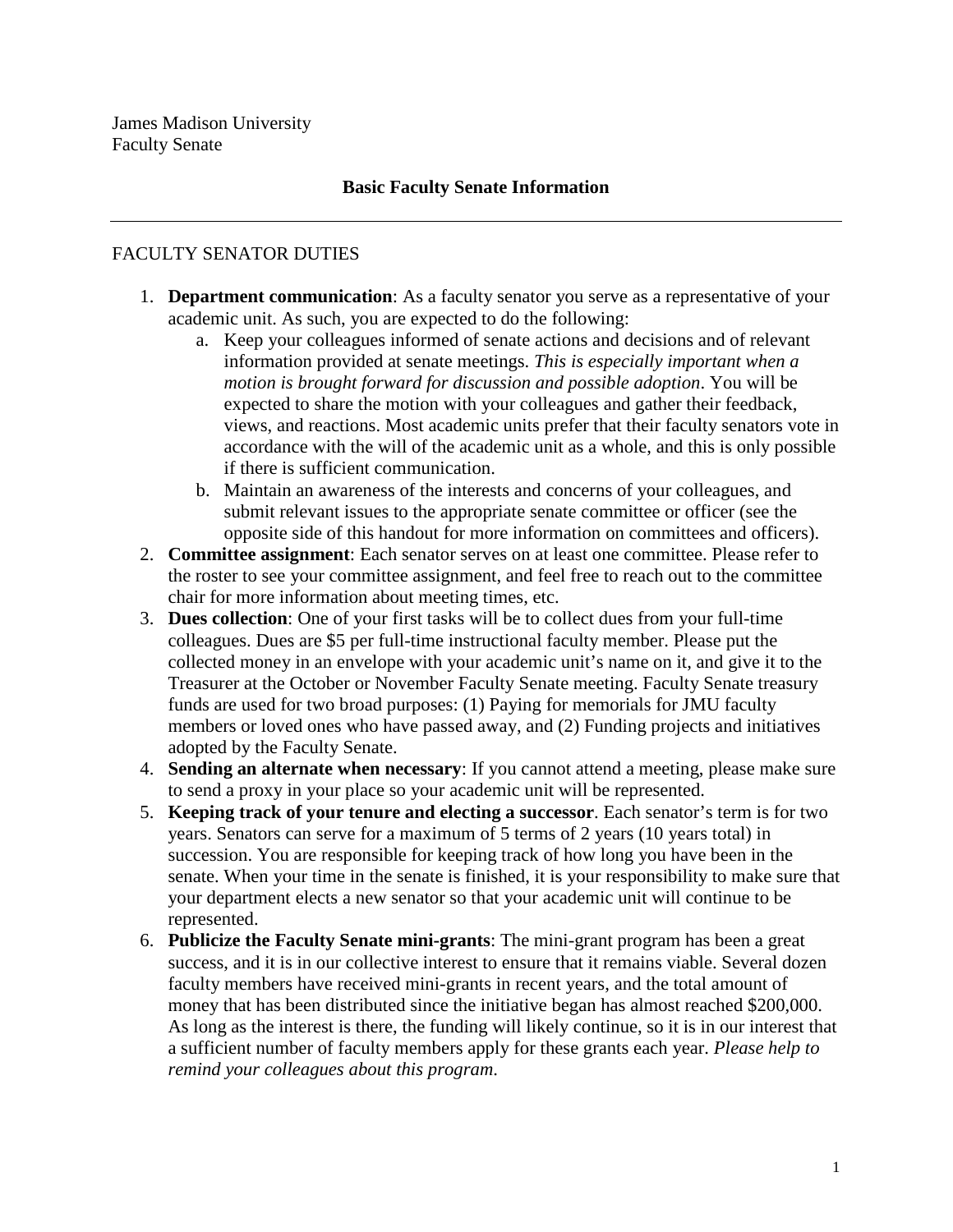### FACULTY SENATE COMMITTEES AND THEIR TASKS

- 1. The **Faculty Senate Steering Committee** comprises the leadership of the Faculty Senate. Its members include the officers and the chairs of the various standing senate committees. It sets the agenda for the faculty senate meetings and performs a variety of other duties associated with senate governance.
- 2. The **Faculty Concerns Committee** deals with issues related to:
	- a. How new faculty are selected and appointed;
	- b. Tenure, promotions, salaries, academic leaves, consulting practices, research and publication of instructional faculty members;
	- c. Fringe benefits and working conditions of instructional faculty members;
	- d. Issues concerning academic freedom and responsibilities;
	- e. Development and utilization of university resources and services as they affect instructional faculty members.
- 3. The **Academic Policies Committee** deals with issues related to new or existing academic policies of the university, including but not limited to degree requirements, credit/no-credit courses, special studies, and the like.
- 4. The **Budget and Compensation Committee** deals with issues related to the fiscal operation of the university as it is relevant to the university's academic mission.
- 5. The **Student Relations Committee** deals with issues related to matters of mutual responsibility and concern among faculty and students. This Committee often works with the SGA, and assists the SGA when necessary with the SGA-run Madison Vision Teaching Award.
- 6. The **Faculty Appeals Committee** receives appeals from faculty members whose contracts are being terminated or who are not receiving tenure or promotion. *Senators are advised to ensure that their colleagues are aware of the existence of this committee*.
- 7. The **Nominations and Elections Committee** gathers information on the election of senators, oversees the election of senate officers, oversees the removal of officers and members of the senate for nonperformance of duties or misconduct, and oversees the Faculty Senate Engagement mini-grant competition.

# FACULTY SENATE OFFICERS AND THEIR TASKS:

- 1. **Speaker**: presides over senate meetings, helps to set the senate agenda, serves as faculty liaison with the administration and the Board of Visitors.
- 2. **Speaker Pro Tempore**: assumes the Speaker's duty in cases of absence; serves as the liaison with the Faculty Senate of Virginia; chairs the Faculty Concerns Committee.
- 3. **Secretary**: takes attendance and keeps minutes of all meetings; distributes the minutes and any further documents to the faculty senators.
- 4. **Treasurer**: maintains the Faculty Senate treasury; collects dues; arranges memorials upon request for JMU faculty or loved ones who have passed away; conducts the annual computer lottery.
- 5. **Marshal**: serves as parliamentarian during meetings (Robert's Rules); chairs the Nominations and Elections committee; serves as the mace-wielding marshal at university Commencement ceremonies.
- 6. **Adjunct representative to the Steering Committee**: represents the views and concerns of adjunct faculty to the Steering Committee.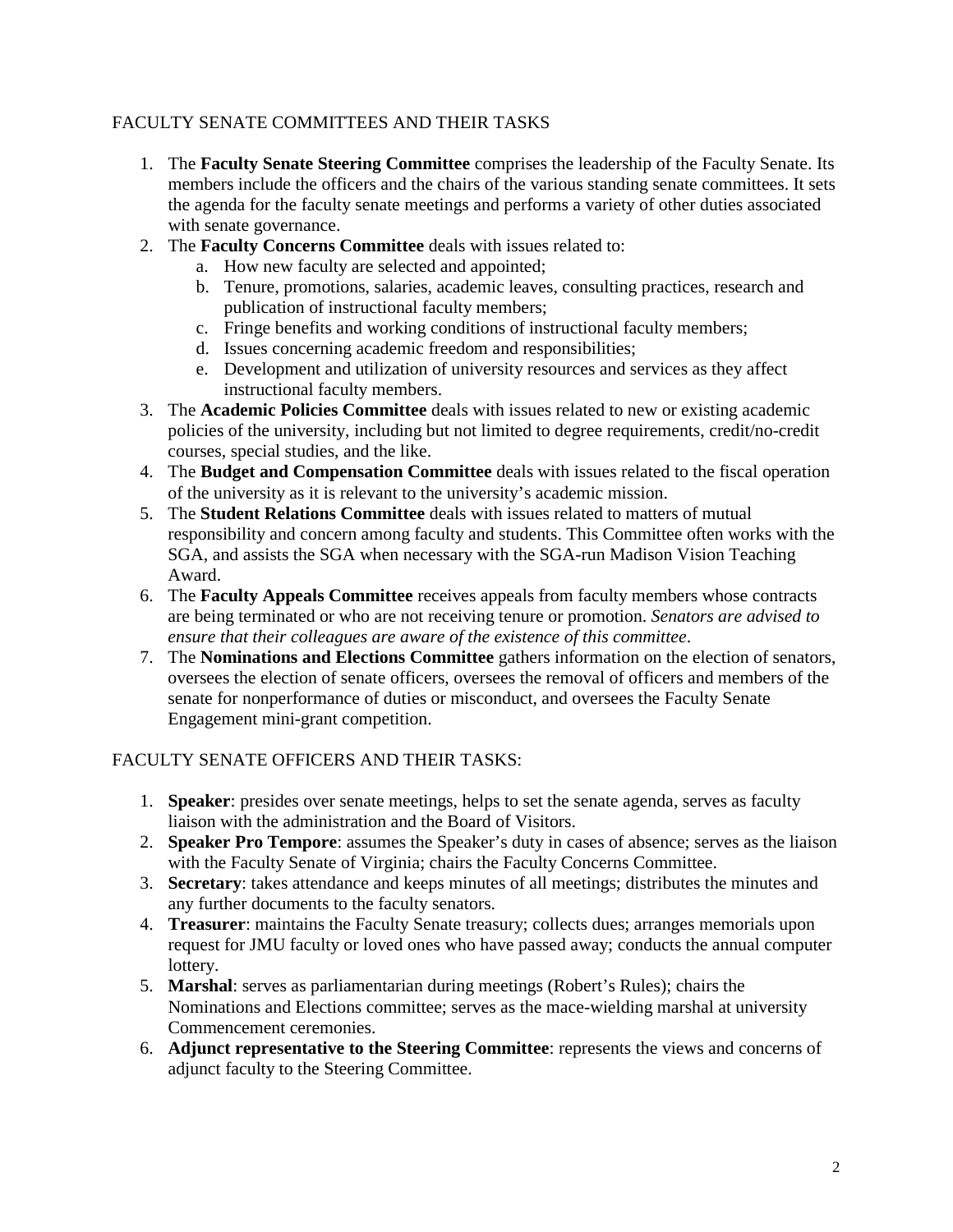### **Basic Faculty Senate Information**

#### PUTTING FORWARD MOTIONS

According to the Faculty Senate Constitution, the purpose of the Faculty Senate is to "represent the instructional faculty of James Madison University, and to exercise the delegated authority of the instructional faculty in the consideration of all policies and issues that affect the academic climate and direction of James Madison University."

According to our Bylaws, "The Faculty Senate shall seek to create, maintain, and protect a university environment conducive to the growth of scholarship, learning, teaching, research, service, and respect for human dignity and rights."

The primary way we go about these tasks is through putting forward motions. What follows are basic guidelines for advancing formal ideas, decisions, or actions through the Faculty Senate.

A **motion** is a proposed piece of business for the Faculty Senate. In some cases, motions will only affect the Faculty Senate (e.g., changing our Bylaws). In some cases, motions will affect or seek to affect the university more broadly (e.g., suggesting that the university take or refrain from some course of action). Some motions will have impacts that are both internal and external to the Faculty Senate (e.g., proposing that we spend internal Faculty Senate Treasury funds in a way that has positive impacts on the external student body).

#### *Who can make a motion?*

Motions may be brought forward by any member of the Faculty Senate. In some cases, these motions might be written by others (e.g., a departmental colleague may ask her senator to put forward a motion).

#### *How do you write motions?*

Motions have two basic parts: (1) a "whereas" portion containing the reasons for adopting a particular resolution, and (2) a "be it therefore resolved" portion that contains the resolution itself. The exact format of the motion is not important as long as these two parts are present and clear.

#### *How do you put motions forward?*

A motion should be directed to the Speaker of the Faculty Senate, who, in consultation with the Steering Committee, will either put it on the agenda for a future meeting (as New Business), or will refer it to a particular Faculty Senate committee for further study or investigation.